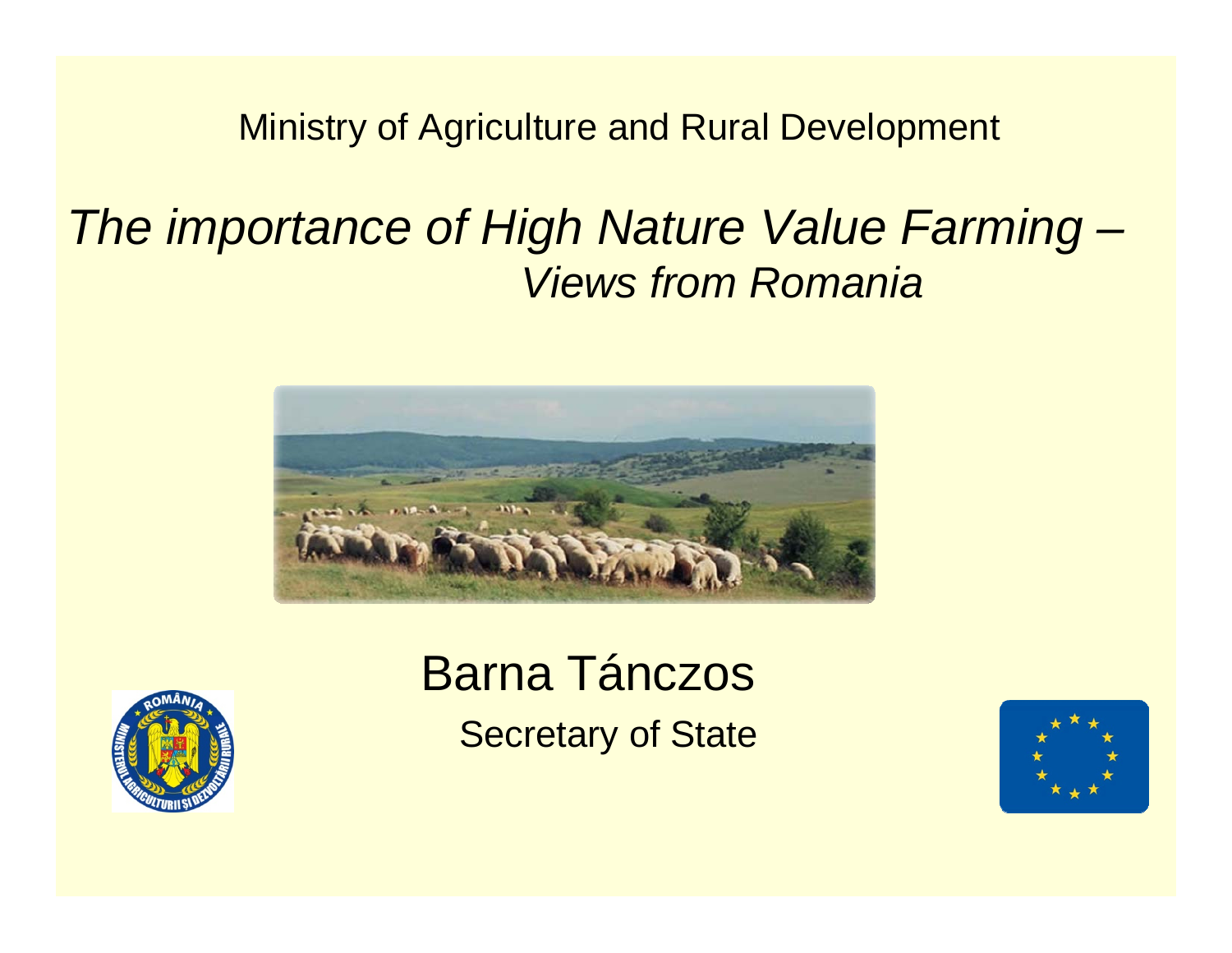

# HNV farming systems



#### **Key characteristics**

- •Moderate use of agrochemicals
- •Low degree of industrialization and technology use
- •Breeds adapted to the local environment
- •Highly labor intensive
- •Often very small scale farms, even micro scale
- •Often subsistence and semi-subsistence in orientation, seldom commercial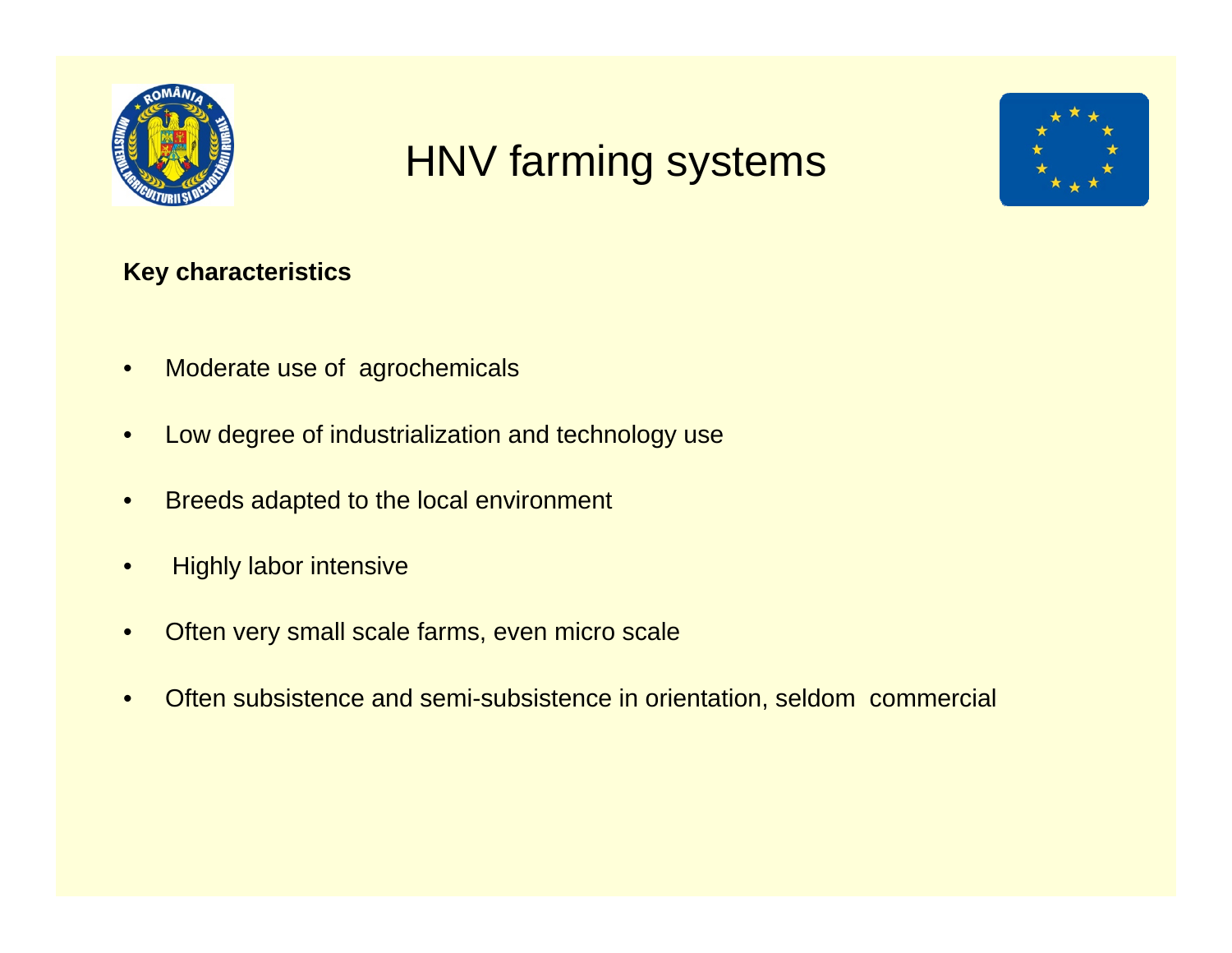

# **Romanian Rural Area**



General statistics

- 87% from total area is delimited as rural area
- 45% of the total population (9.7 million inhabitants) are living in rural areas
- 64% of the rural population occupied in the primary sector

4.256.152 farms – average size of 3 hectares

• 91% of them are subsistence or semi-subsistence farms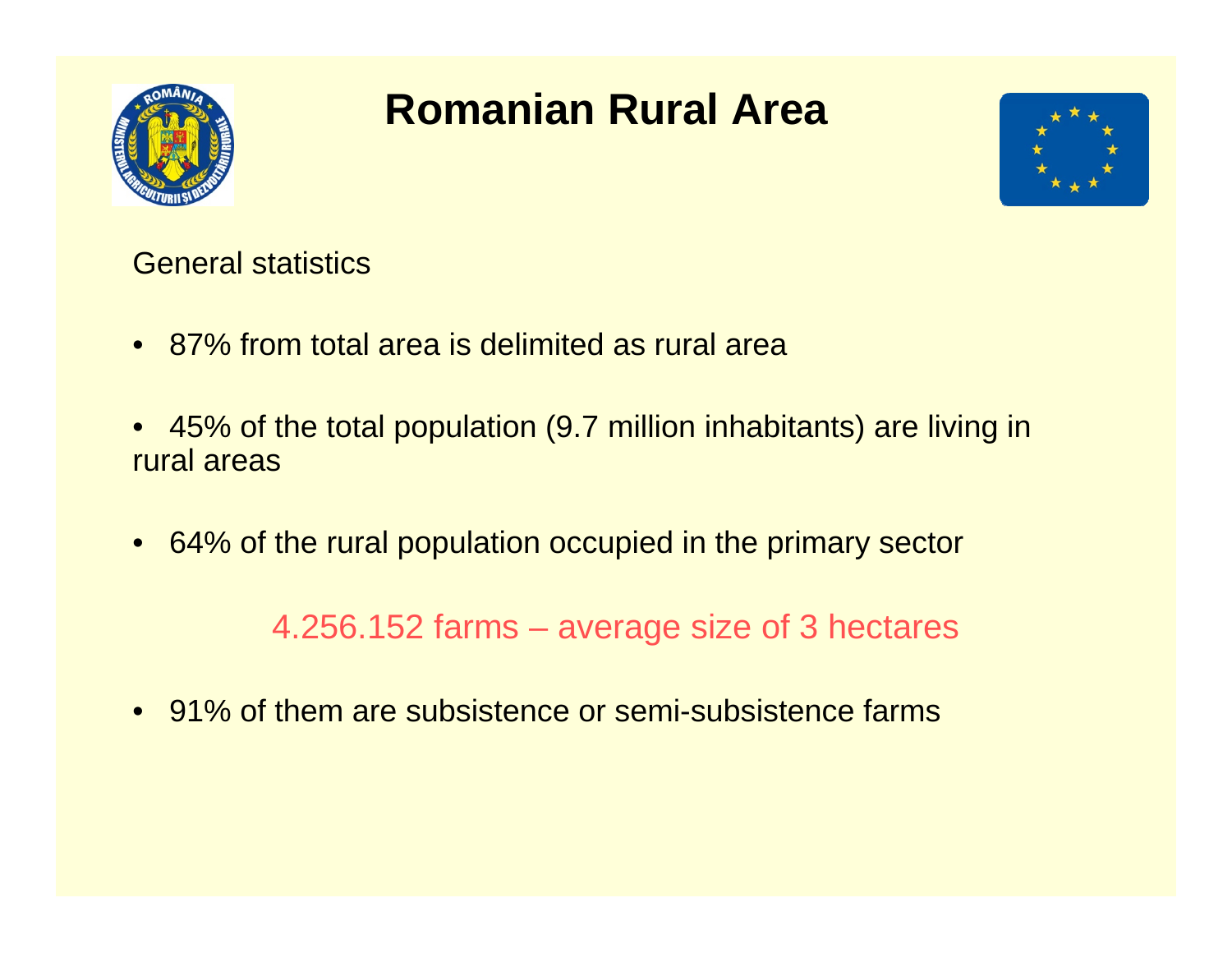

## **HNV Farming in Romania**



Although the concept of High Natural Value (HNV) farming is not yet fully developed it can be considered that many HNV farming systems are present in Romania.

A minimum **of 3.32 million hectares** of Romania's agricultural land can be classified as area **were is most likely** that HNV systems are present.

There is significant overlapping with:

- **less favored areas**
- **national protected areas** and **Natura 2000 sites**
- other **specific** environmental conditions

Romania has taken the needs of HNV farmland into account in its Rural Development Plan for 2007-2013 in the form of a 5 sub measure agri-environment package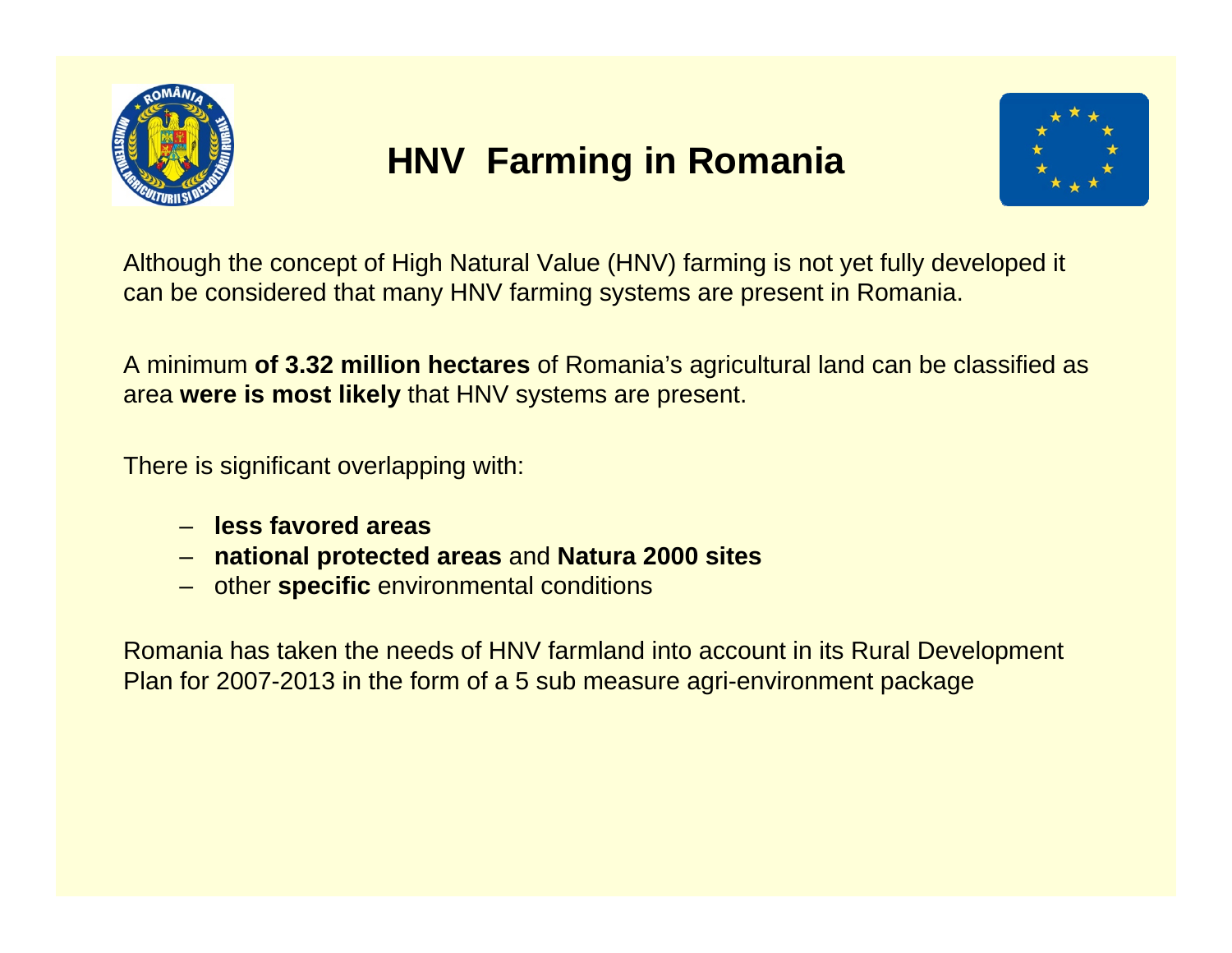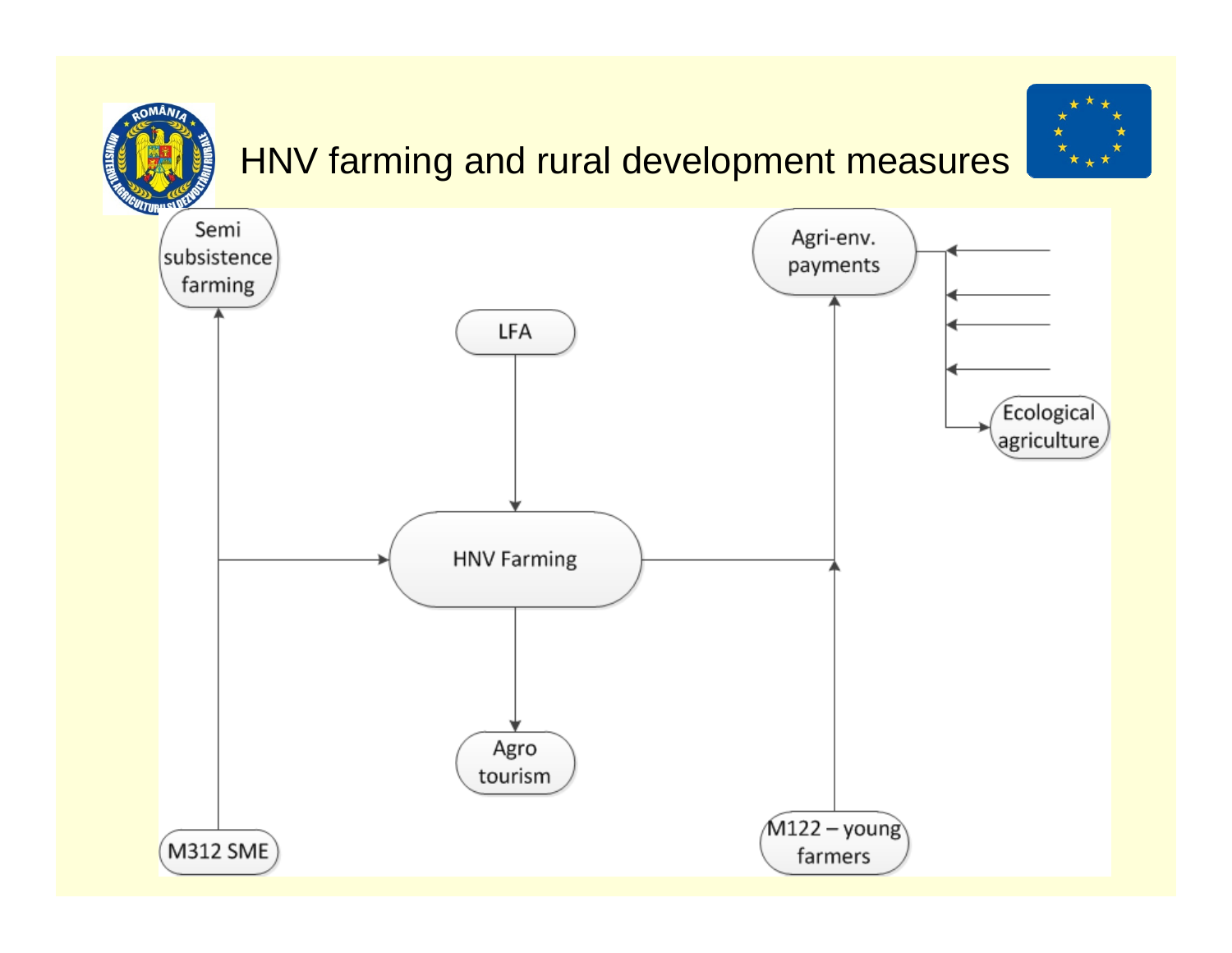

### **Mapping the Romanian HNV systems**



•HNV farmland is found in almost all areas of the country

• **Mostly 'Type 1' areas** , those dominated by semi-natural grassland

•**'Type 2' areas are frequent** as

well: Small-scale low-intensity mosaics of small scale arable plots, orchards, combined with semi-natural vegetation in the plains and lowlands

•'**Important 'Type 3' area** in the delta region for habitats of species of European importance

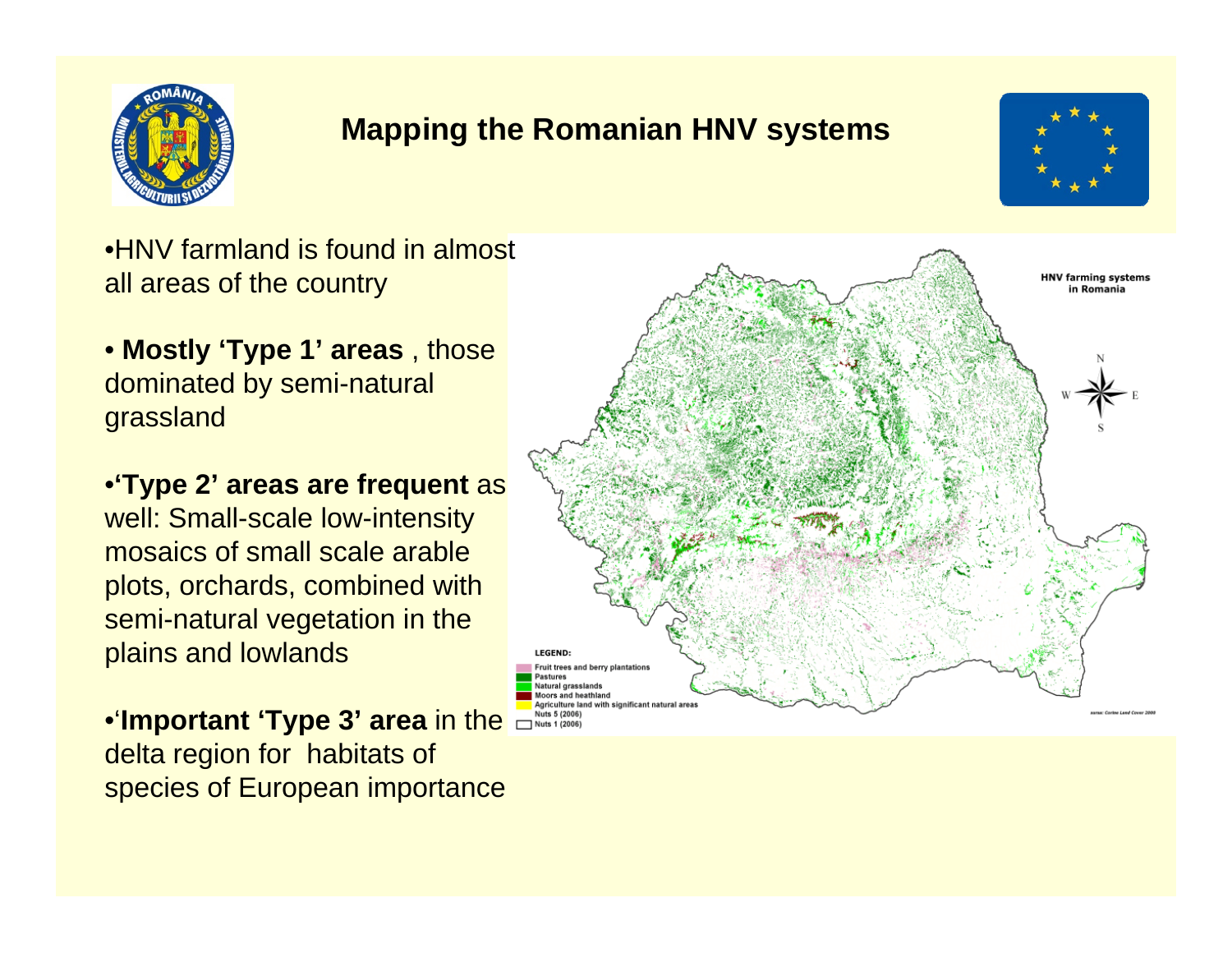

## **HNV farming and less favored areas**



- • Strong link between HNV farming and marginal areas - the same combination of factors can lead to marginal farming and HNV farming
- • Romania has included 2 measures in it's rural development program aimed at LFA :
	- » Measure 211 (ZMD) mountain regions
	- » Measure 212 A (ZSD) other LFA
		- B (ZDS) areas with specific natural handicaps
- $\bullet$  On the long term, LFA support alone will not have the capacity to ensure HNV farming survival, but it has an important contribution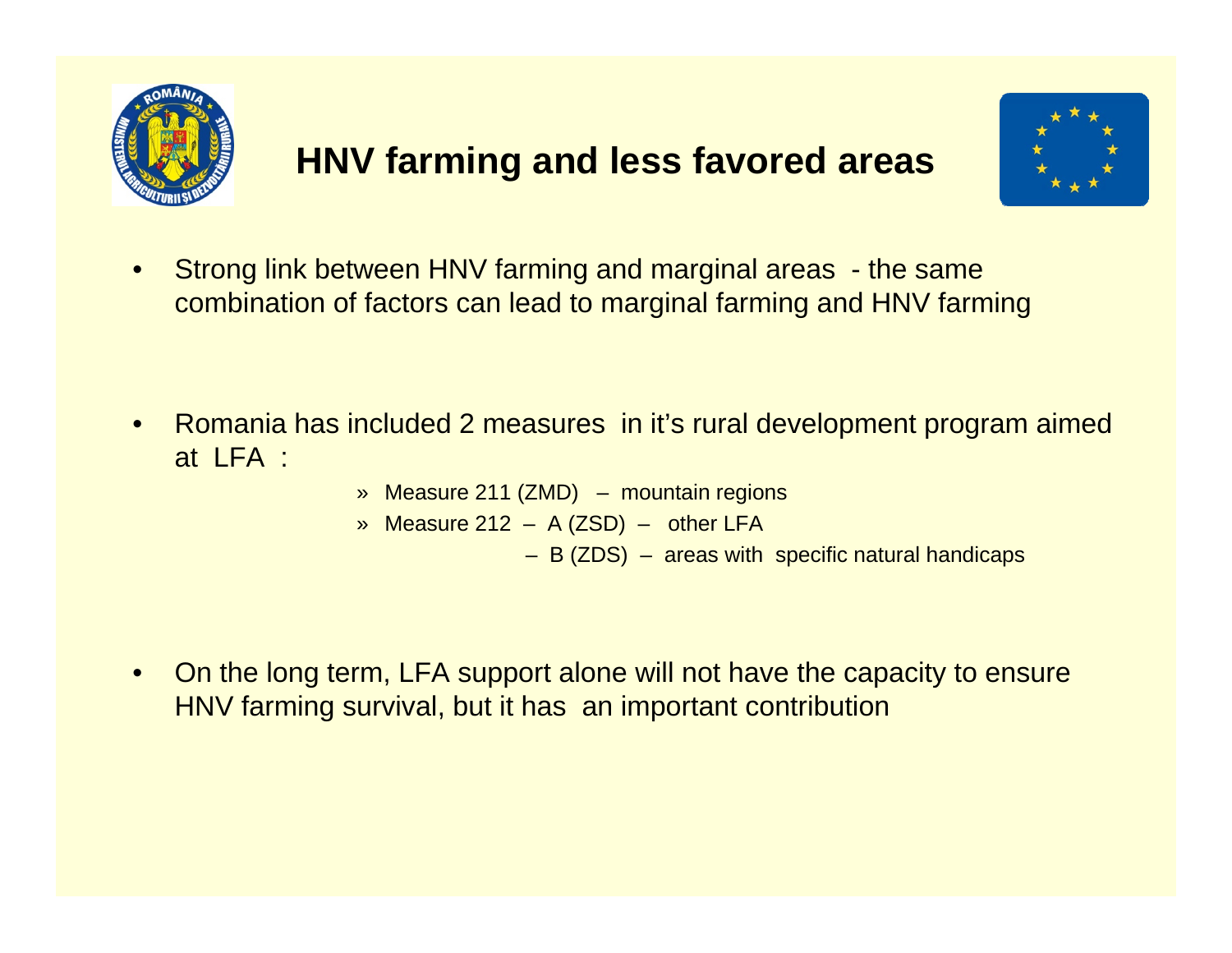

## LFA Romania



#### *Territorial Administrative Units (TAU):*

- $\bullet$ *ZMD: 657 TAU*
- $\bullet$ *ZSD: 24 TAU*
- •*ZDS 293 TAU*

#### *Payments:*

*- ZMD – 107 €/ha- ZSD – 94 €/ha-ZDS - 80 €/ha* 

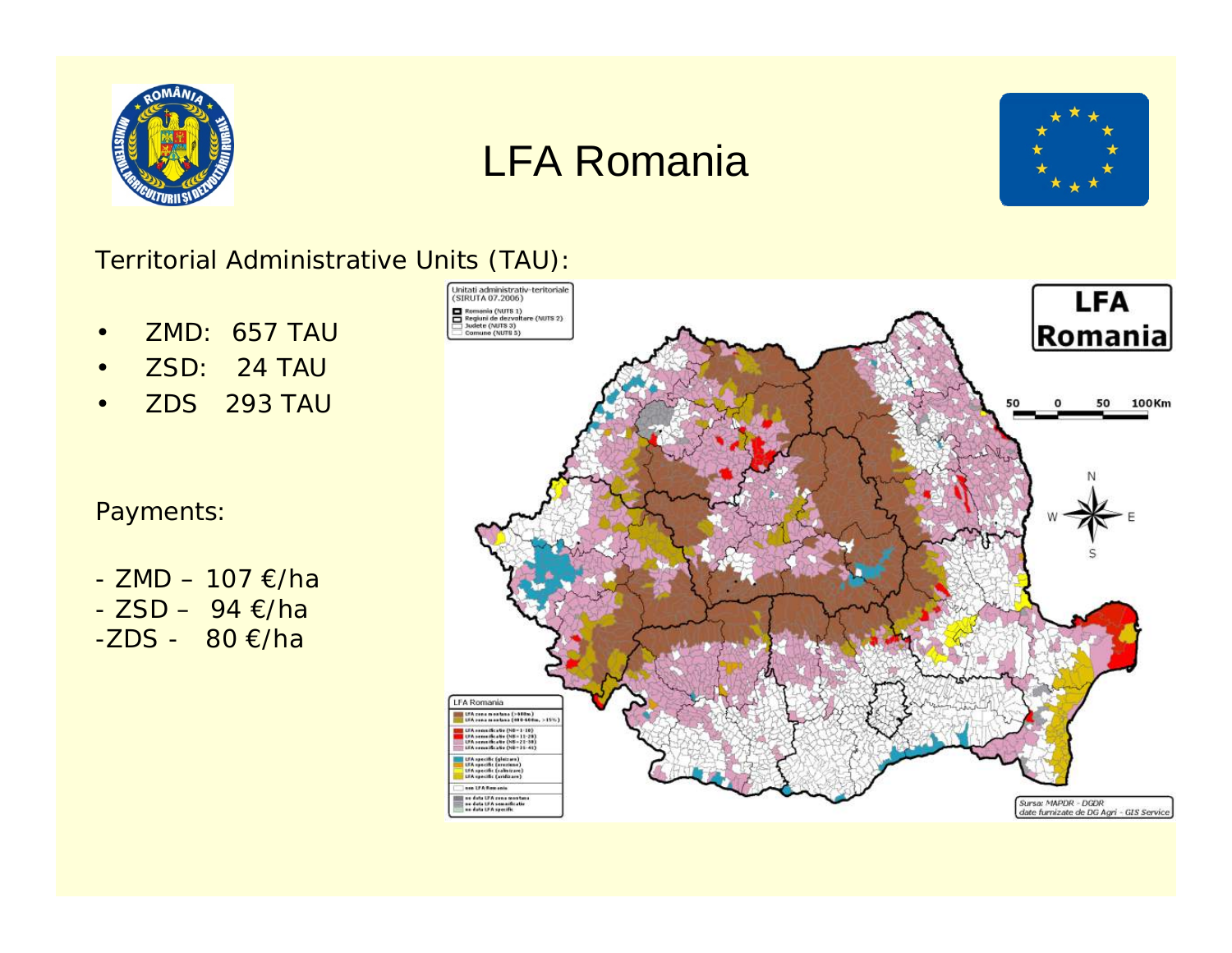

## **HNV farming and semi subsistence farming**



- • the areas **managed by subsistence and semi-subsistence farms** are also the areas with the highest farming-related nature values
- $\bullet$  in Romania there are 3,4 million subsistence farms with an average size of 1,17 ha and almost a million (947 484) semi-subsistence farms
- $\bullet$  In general, the majority of the HNV farms are small scale, normally classified as subsistence and semi-subsistence
- $\bullet$  at national level, estimations of the semi-subsistence farmers eligible for support from the 2007-2013 Rural Development Program is : 85 000
- $\bullet$  the support equals 1500 euro/year for 5 years, and farmers are also eligible for free advisory services to prepare application documents.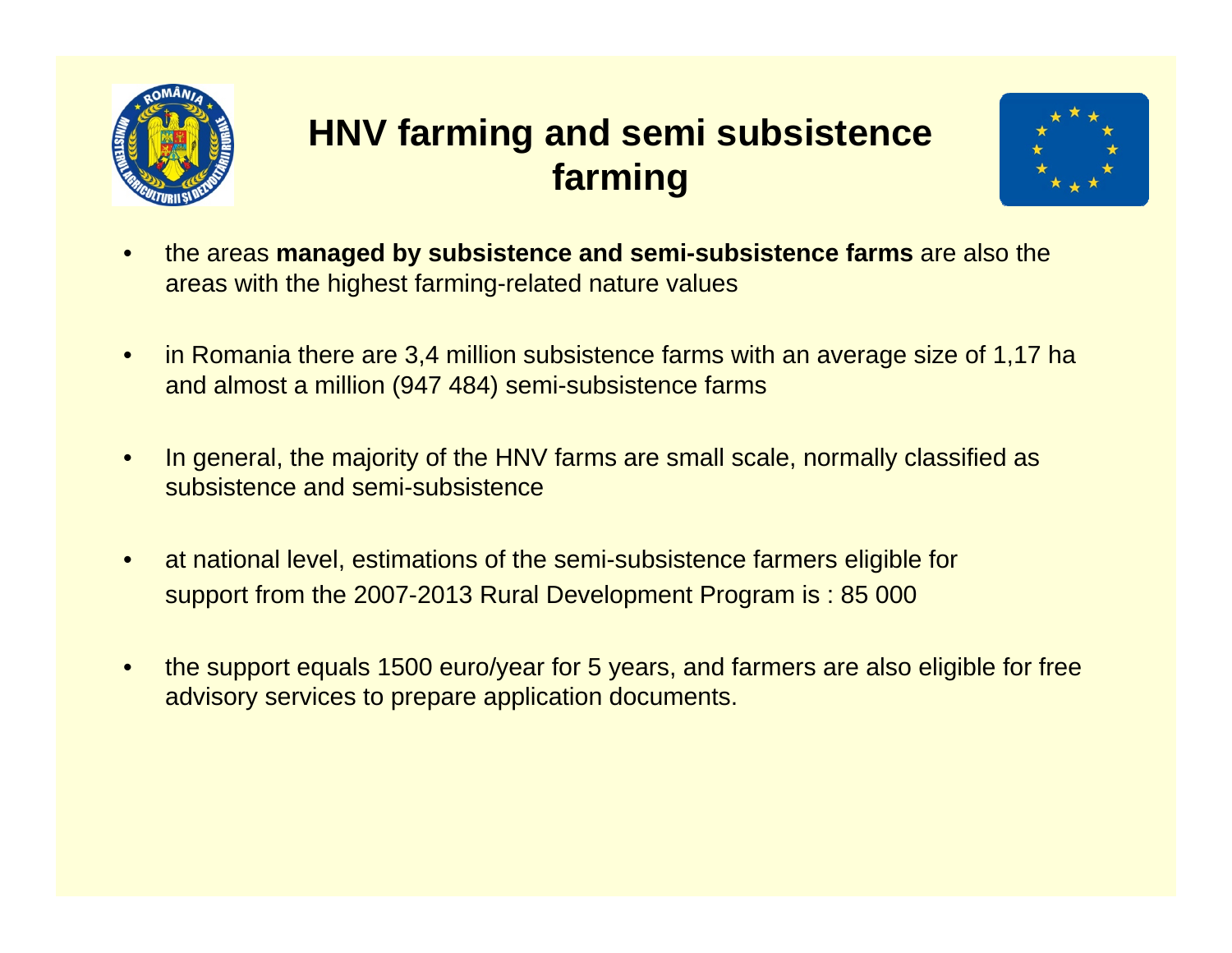

# **Agri-environment payments**



*5 sub-measure package for agri-environment projects payments:*

- •Management of HNV grasslands *[124 euro/ha]*
- •HNV 2: Support for traditional farming practices *[58 euro/ha]*
- •HNV 3: Support for grasslands for important birds *[101-201 euro/ha]*
- •HNV 4: Green cover *[130 euro/ha]*
- •*HNV 5: Ecological agriculture (5 types of cultures)*

### *Operational objectives:*

Maintain grasslands of high nature value, assure adequate management of habitats for important species, ensure water and soil protection, conserve natural resources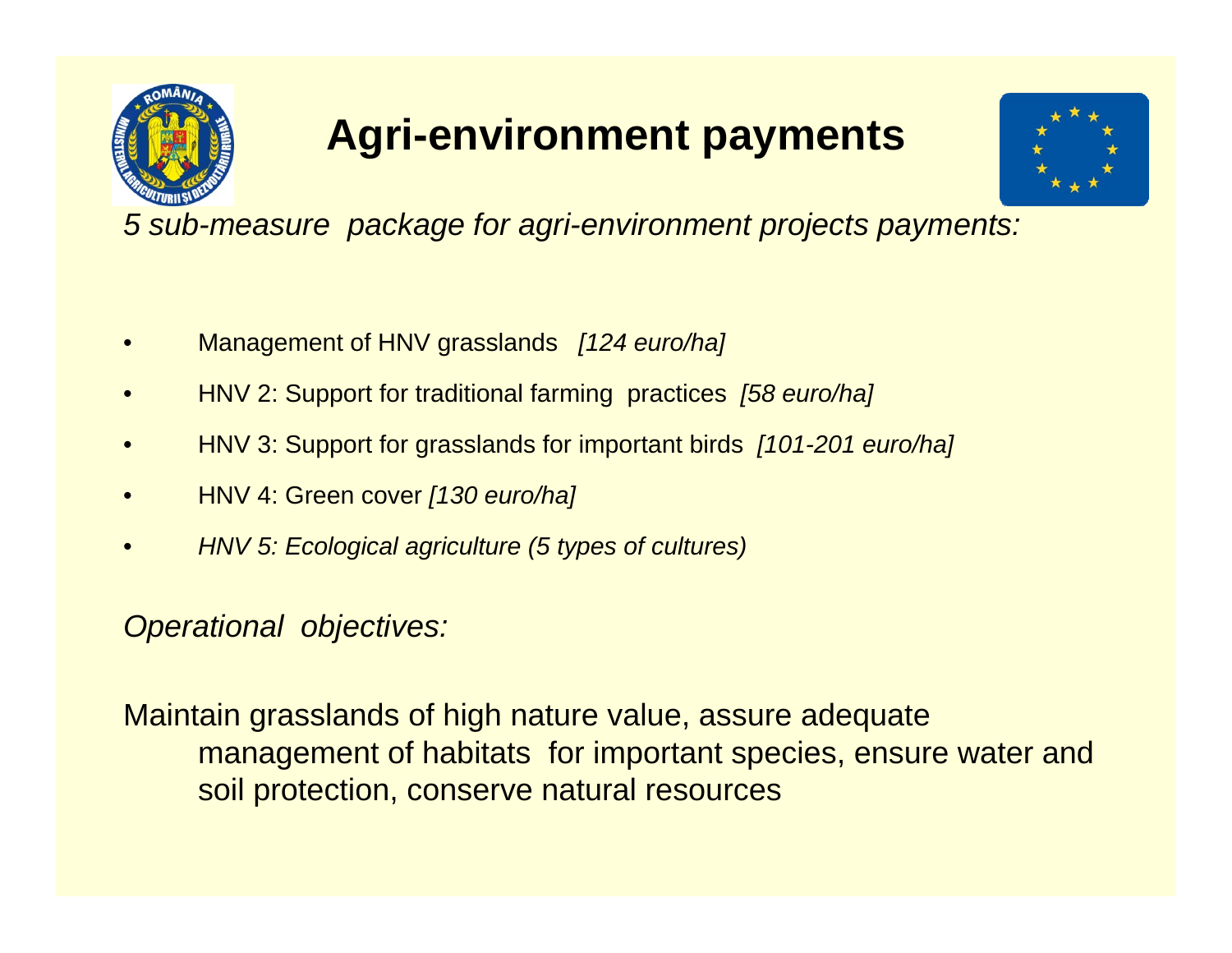

### **Agri-environment payments – HNV grasslands**



#### **Scope and objectives**

- •Insure sustainable rural development by addressing environmental issues
- $\bullet$ Offers incentives for using green methods in agricultural exploitations
- •More efficient use of natural recourses
- •Maintain the integrity of high natural value farmlands

#### **Eligibility requirements**

- • Holds legal ownership of agricultural land (pastures) with a minimum dimension of 0.3 ha (0,1 in case of fruit bearing trees and brushes)
- •Engages in a 5 year commitment to sustain the investment
- •Restrains from using chemical based fertilizers and pesticides
- •Conducts a log of all agricultural activities related to environmental requirements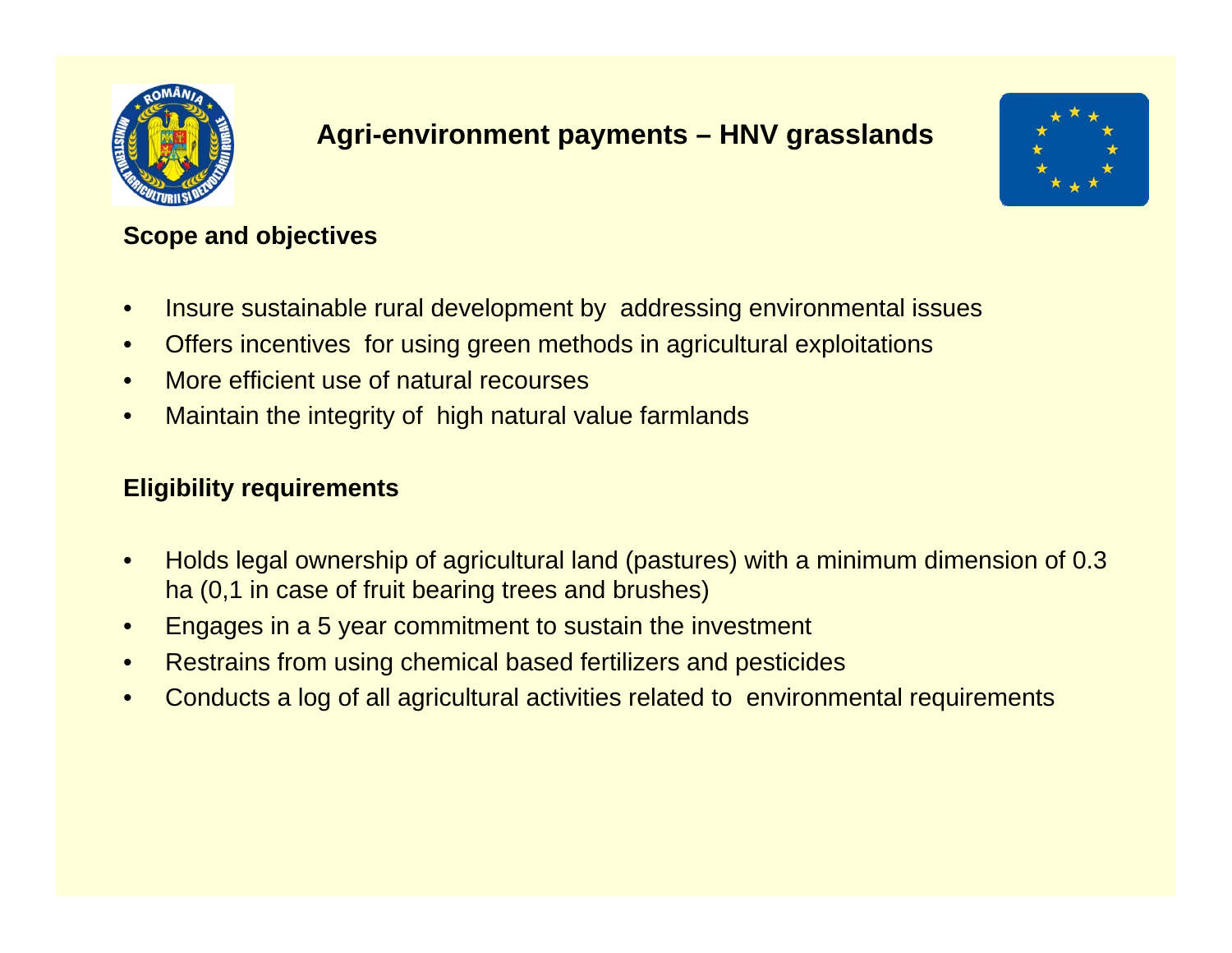## **HNV farming in Romania**





### **Current issues and future challenges:**

•The understanding of the environmental, social, cultural and economic values of the

HNV farming systems is low

- •HNV farmers are often socially marginalized
- •Their contribution to nature values is not well understood by policy makers
- •The added value they create for local economies is not recognized
- •Lack of cooperation with each other, impossibility to expand
- •HNV farmers are underrepresented on a national level
- •Inability to negotiate prices